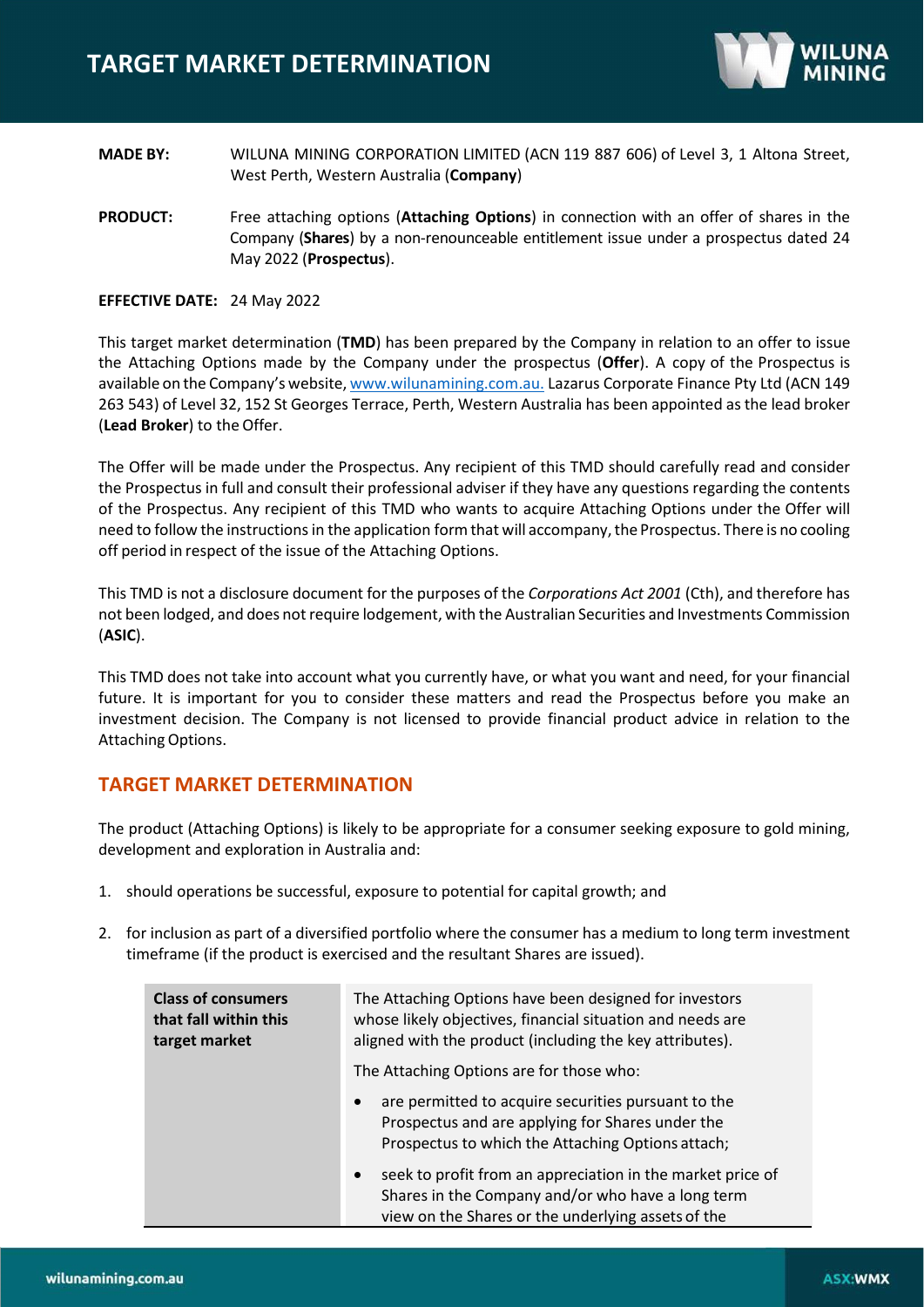

### Company

|                                       | and wish to participate in any potential future distribution<br>should operations be successful; and                                                                                                                                 |
|---------------------------------------|--------------------------------------------------------------------------------------------------------------------------------------------------------------------------------------------------------------------------------------|
|                                       | are accustomed to participating in speculative<br>$\bullet$<br>investments in the gold production, development<br>and exploration sector.                                                                                            |
|                                       | The Attaching Options are issued only to applicants under the<br>Offer and consequently have been designed for consumers<br>who:                                                                                                     |
|                                       | will acquire Shares under the Offer;                                                                                                                                                                                                 |
|                                       | have the financial ability to consider the economic risk of<br>$\bullet$<br>the exercise of the Attaching Options;                                                                                                                   |
|                                       | given the speculative nature of the Shares and<br>$\bullet$<br>Attaching Options, have adequate means to provide for<br>their current needs and to withstand a loss of the entire<br>investment of the Shares and Attaching Options; |
|                                       | have such knowledge and experience in financial and<br>$\bullet$<br>business matters that they are capable of evaluating the<br>merits and risks of exercising the Attaching Options; and                                            |
|                                       | have determined that the Shares and Attaching<br>$\bullet$<br>Options are a suitable investment.                                                                                                                                     |
|                                       | The key product attributes of the Attaching Options are<br>described in the Prospectus and in summary are:                                                                                                                           |
|                                       | the holders of Attaching Options will be entitled to one<br>$\bullet$<br>Share upon exercise of each one Option;                                                                                                                     |
|                                       | the Attaching Options will be issued for nil consideration<br>$\bullet$<br>and are exercisable at 60 cents per Attaching Option<br>with an expiry date of 31 December 2024;                                                          |
|                                       | an application for the Attaching Options to be quoted will be<br>made to ASX; and<br>a maximum of 211,314,945 Attaching Options will be issued<br>under the Offer.                                                                   |
| <b>Excluded class of</b><br>consumers | The Attaching Options have not been designed for retail<br>individuals who:                                                                                                                                                          |
|                                       | require an income stream from their investment;                                                                                                                                                                                      |
|                                       | do not ordinarily invest in speculative investments in<br>the gold production, development and exploration<br>sector;                                                                                                                |
|                                       | are resident outside of Australia, New Zealand,<br>United Kingdom, Germany, Switzerland and<br>Luxembourg; and/or                                                                                                                    |
|                                       | are not applicants under the Offer.                                                                                                                                                                                                  |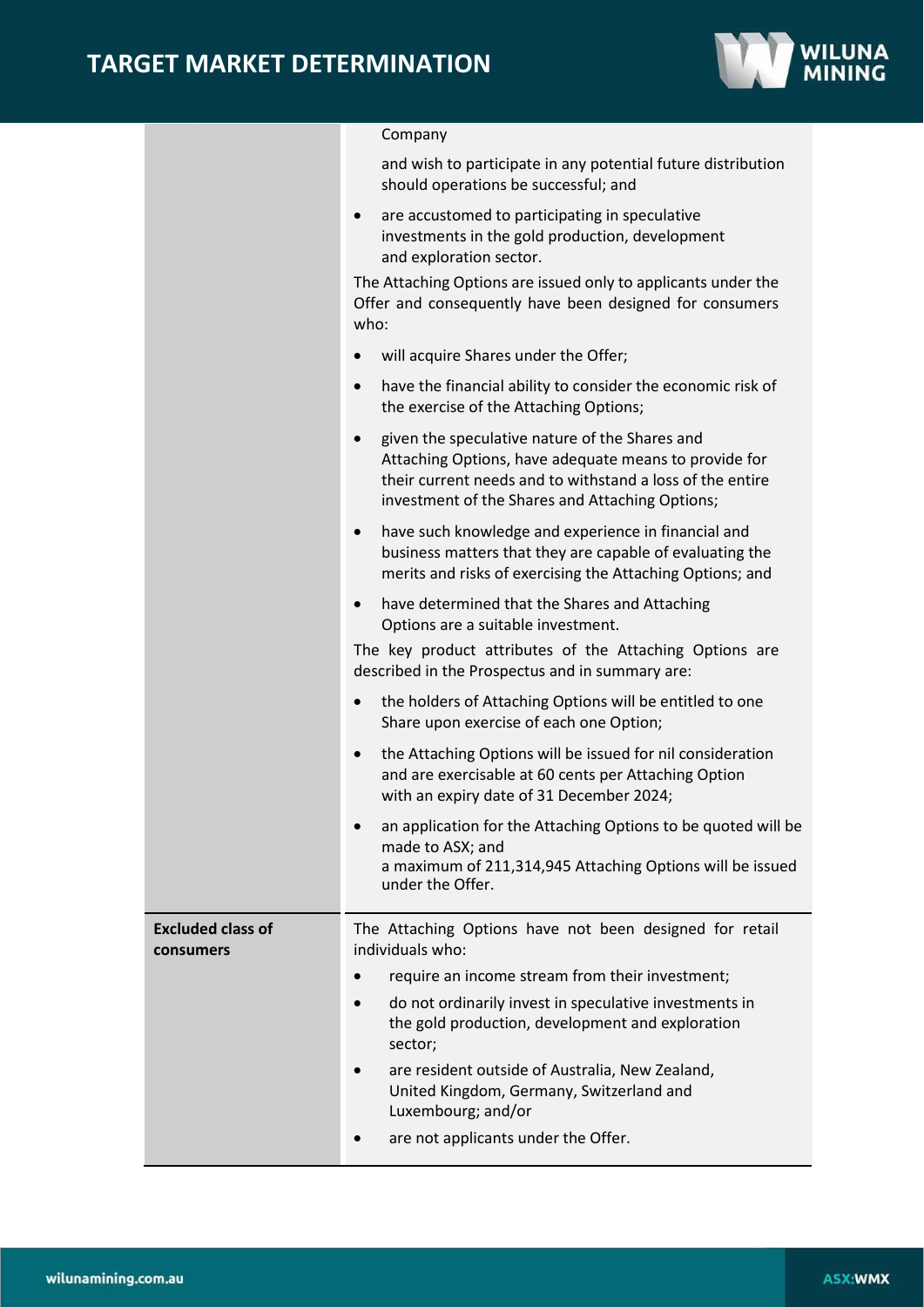# **TARGET MARKET DETERMINATION**



| <b>Conditions and</b><br>restrictions on | The key restrictions on distribution of the Attaching Options<br>are:                                                                                                                                                                                                                                                                                                                                                                                                                                |
|------------------------------------------|------------------------------------------------------------------------------------------------------------------------------------------------------------------------------------------------------------------------------------------------------------------------------------------------------------------------------------------------------------------------------------------------------------------------------------------------------------------------------------------------------|
| distribution                             | the Offer, which includes the Attaching Options, is only<br>$\bullet$<br>being made to shareholders in the Company at the<br>record date of 27 May 2022 and with a registered<br>address in Australia, New Zealand, United Kingdom,<br>Germany, Switzerland and Luxembourg (Eligible<br>Shareholders);<br>any entitlement not taken up under the Offer will form<br>$\bullet$<br>a shortfall offer (Shortfall Offer). Eligible Shareholders<br>may also apply for Shares and Attaching Options above |
|                                          | their entitlement under the Shortfall Offer; and<br>in addition, the Lead Broker may procure subscriptions<br>by third party investors under the Shortfall Offer<br>pursuant to the lead broker mandate summarised in<br>the Prospectus.                                                                                                                                                                                                                                                             |
|                                          | The Company considers that these distribution<br>$\bullet$<br>conditions will ensure that persons who invest in the<br>Attaching Options fall within the target market (those<br>who have received and apply under the Prospectus and<br>subscribe for Shares to which the Attaching Options<br>attach).                                                                                                                                                                                             |
| <b>Review Triggers</b>                   | As the Offer of the Attaching Options is to a discrete class of<br>persons (being the Eligible Shareholders and, in the event of<br>shortfall, any third party investors introduced by the Lead<br>Broker), is only open for a limited time under the Prospectus<br>and the Company is subject to continuous disclosure<br>requirements, the Company considers it is not necessary or<br>appropriate to implement the requirement of periodic<br>reviews of this TMD.                                |
|                                          | The Company will review this TMD where any event or<br>circumstance has arisen that would suggest this TMD is no<br>longer appropriate. This may include (but is not limited to):                                                                                                                                                                                                                                                                                                                    |
|                                          | ASIC raises concerns with the Company regarding the<br>adequacy of the design or distribution of the Attaching<br>Options or this TMD;                                                                                                                                                                                                                                                                                                                                                               |
|                                          | an unreasonable number of consumer complaints or<br>feedback from those who distribute or acquire the<br>product; and                                                                                                                                                                                                                                                                                                                                                                                |
|                                          | significant adverse changes to the Company's<br>circumstances.                                                                                                                                                                                                                                                                                                                                                                                                                                       |
|                                          | This TMD will be reviewed within 10 business days upon the<br>occurrence of a review trigger.                                                                                                                                                                                                                                                                                                                                                                                                        |
| <b>Maximum Period</b>                    | Subject to any review triggers, the maximum period of this<br>TMD is from 24 May 2022 to 10 September 2022 (the end<br>date of any Shortfall Offer).                                                                                                                                                                                                                                                                                                                                                 |